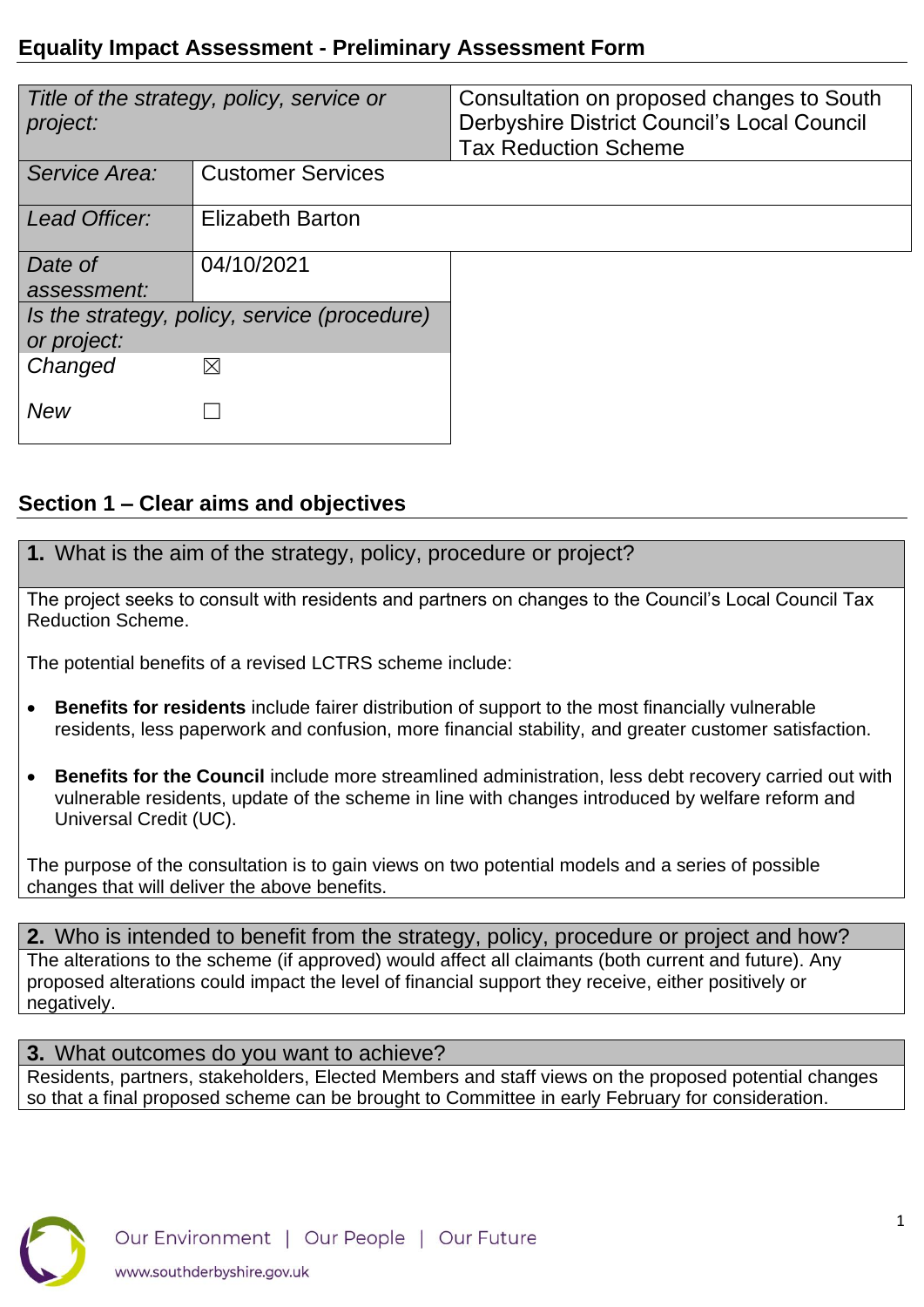| <b>4. Summary of anticipated impacts.</b> Please tick at least one option per protected characteristic.<br>Think about barriers people may experience in accessing services, how the policy is likely to affect the<br>promotion of equality, knowledge of customer experiences to date. You may need to think about sub-groups<br>within categories e.g. older people, younger people, people with hearing impairment etc. Hyperlinks to<br>supporting information about the protected characteristics listed below can be found here. |                                       |                                       |                                         |  |  |  |  |
|-----------------------------------------------------------------------------------------------------------------------------------------------------------------------------------------------------------------------------------------------------------------------------------------------------------------------------------------------------------------------------------------------------------------------------------------------------------------------------------------------------------------------------------------|---------------------------------------|---------------------------------------|-----------------------------------------|--|--|--|--|
|                                                                                                                                                                                                                                                                                                                                                                                                                                                                                                                                         | <b>Potentially</b><br>positive impact | <b>Potentially</b><br>negative impact | <b>No</b><br>disproportionate<br>impact |  |  |  |  |
| Age - The schemes only apply to working<br>age claimants and not to pensioners or<br>children. The proposed models do not<br>affect or alter the applicable ages.                                                                                                                                                                                                                                                                                                                                                                       |                                       | $\Box$                                | $\boxtimes$                             |  |  |  |  |
| Disability and long-term conditions -<br>Both proposed models disregard incomes<br>awarded for disabilities and vulnerabilities<br>and consider a household's circumstances<br>before determining the excess income<br>amount (for example disabled claimants).                                                                                                                                                                                                                                                                         |                                       | $\mathbf{L}$                          | $\boxtimes$                             |  |  |  |  |
| Gender reassignment - The<br>scheme/proposed models do not<br>discriminate against people who have<br>undergone gender reassignment.                                                                                                                                                                                                                                                                                                                                                                                                    |                                       | $\Box$                                | $\boxtimes$                             |  |  |  |  |
| Marriage or civil partnership - The<br>scheme/proposed models do not<br>discriminate against people based on their<br>marital or civil partnership status. Civil<br>partners are recognised as dependents.                                                                                                                                                                                                                                                                                                                              | $\overline{\phantom{a}}$              | $\Box$                                | $\boxtimes$                             |  |  |  |  |
| Pregnant women and people on<br>parental leave - The scheme/proposed<br>models do not discriminate against<br>pregnant women or people on parental<br>leave                                                                                                                                                                                                                                                                                                                                                                             |                                       | П                                     | ⊠                                       |  |  |  |  |
| Sexual orientation - The<br>scheme/proposed models do not<br>discriminate against people of any<br>particular sex.                                                                                                                                                                                                                                                                                                                                                                                                                      |                                       | $\mathsf{L}$                          | ⊠                                       |  |  |  |  |
| Race - The scheme/proposed models do<br>not discriminate against people based on<br>their race.                                                                                                                                                                                                                                                                                                                                                                                                                                         | $\Box$                                | $\Box$                                | ⊠                                       |  |  |  |  |
| Religion or belief - The<br>scheme/proposed models do not<br>discriminate against people based on their<br>religion or belief.                                                                                                                                                                                                                                                                                                                                                                                                          | $\Box$                                | $\Box$                                | $\boxtimes$                             |  |  |  |  |
| Sex (Gender) - The scheme/proposed<br>models do not discriminate against people<br>of any particular sex.                                                                                                                                                                                                                                                                                                                                                                                                                               |                                       |                                       | ⊠                                       |  |  |  |  |